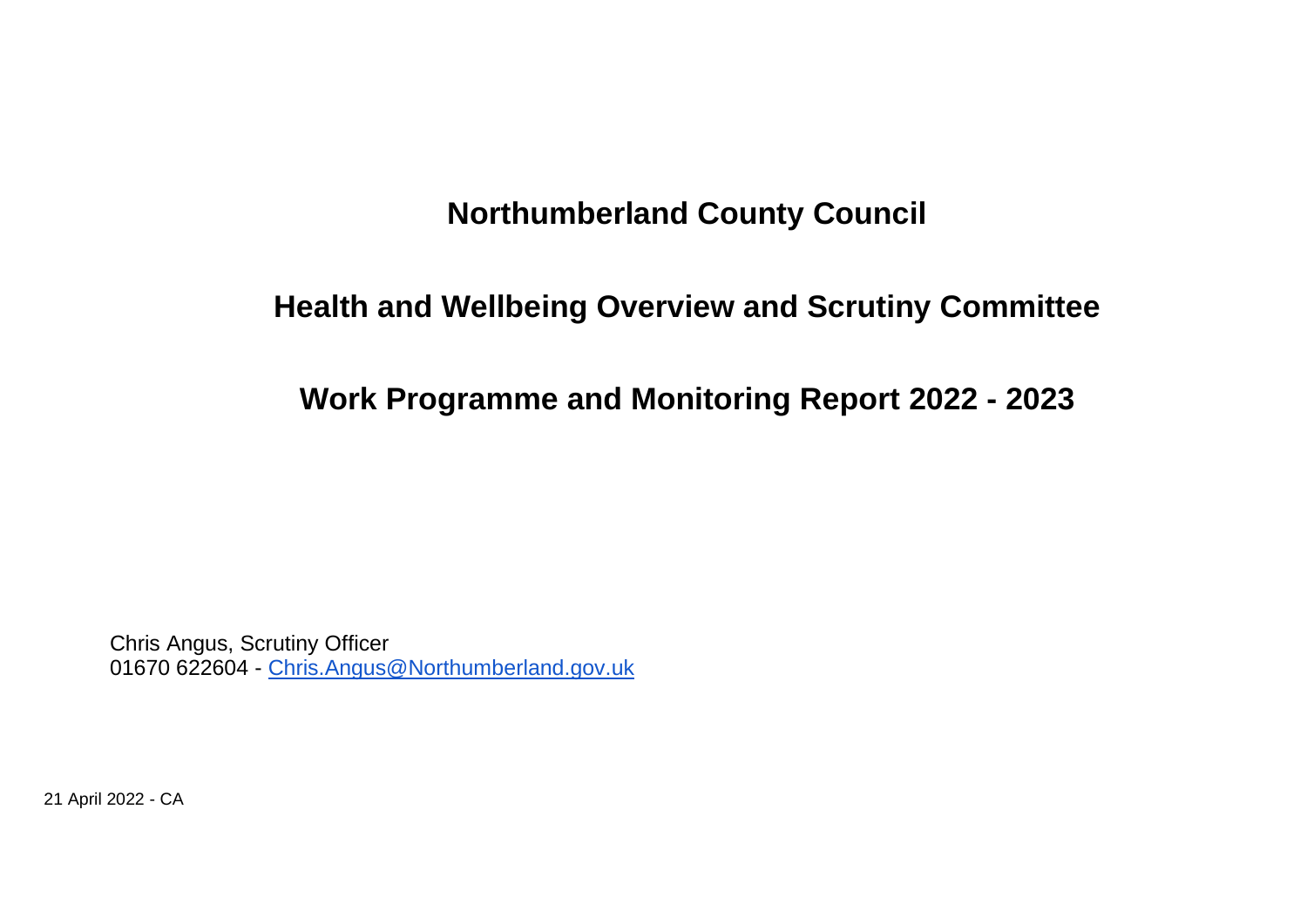## **TERMS OF REFERENCE**

- (a) To promote well-being and reduce health inequality, particularly in supporting those people who feel more vulnerable or are at risk.
- (b) To discharge the functions conferred by the Local Government Act 2000 of reviewing and scrutinising matters relating to the planning, provision and operation of health services in Northumberland.
- (c) To take a holistic view of health in promoting the social, environmental and economic well-being of local people.
- (d) To act as a consultee as required by the relevant regulations in respect of those matters on which local NHS bodies must consult the Committee.
- (e) To monitor, review and make recommendations about:
	- Adult Care and Social Services
	- Adults Safeguarding
	- Welfare of Vulnerable People
	- Independent Living and Supported Housing
	- Carers Well Being
	- Mental Health and Emotional Well Being
	- Financial Inclusion and Fuel Poverty
	- Adult Health Services
	- Healthy Eating and Physical Activity
	- Smoking Cessation
	- Alcohol and Drugs Misuse
	- Community Engagement and Empowerment
	- Social Inclusion
	- Equalities, Diversity and Community Cohesion.

21 April 2022 - CA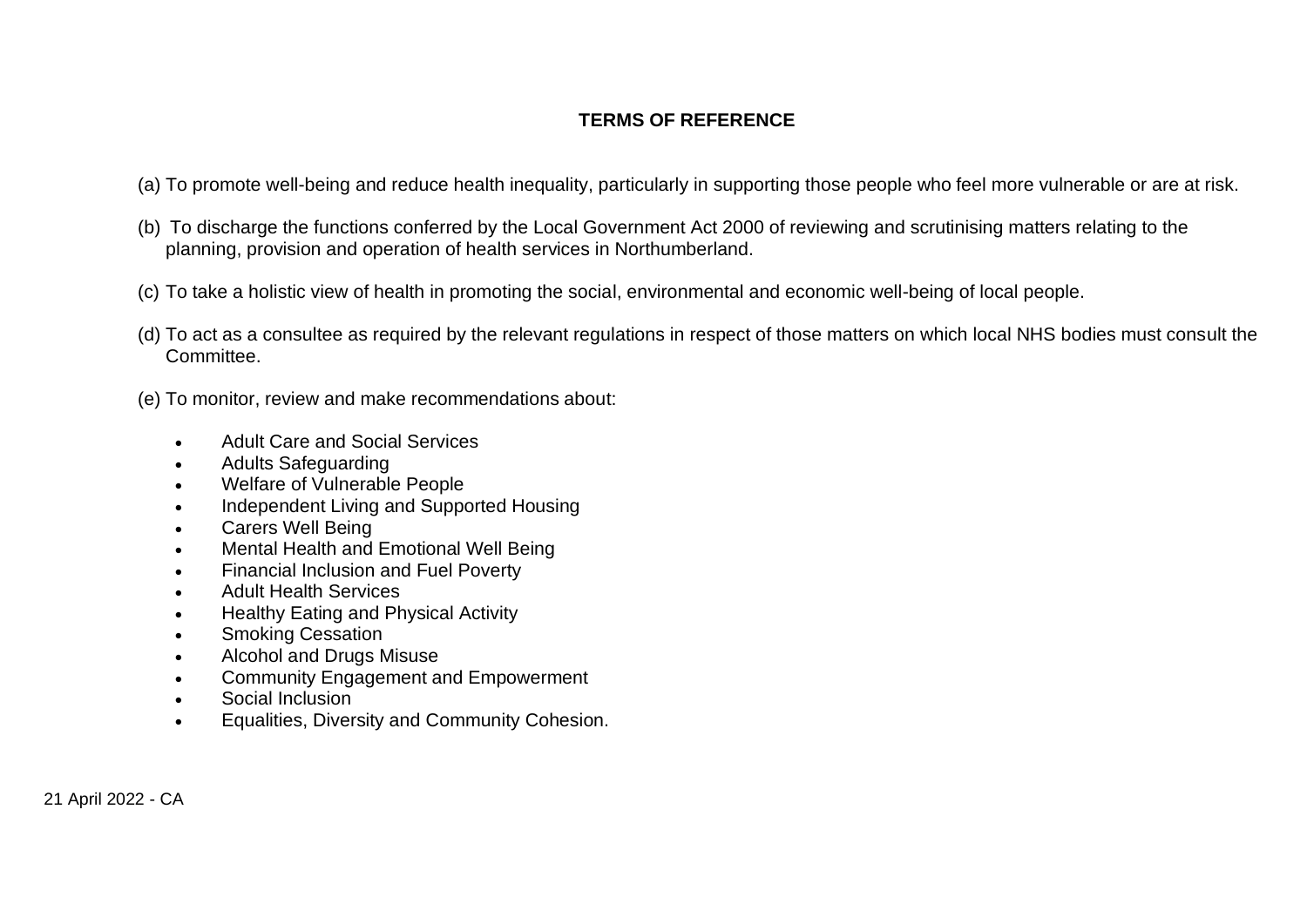## **ISSUES TO BE SCHEDULED/CONSIDERED**

- **Regular updates:** Updates on implications of legislation: As required / Minutes of Health and Wellbeing Board / notes of the Primary Care Applications Working Party Care Quality Accounts/ Ambulance response times
- **To be listed:** Vaping/E-Cigarettes Long COIVD COIVD-19 (Endemic)

**Themed scrutiny: Other scrutiny:**

21 April 2022 - CA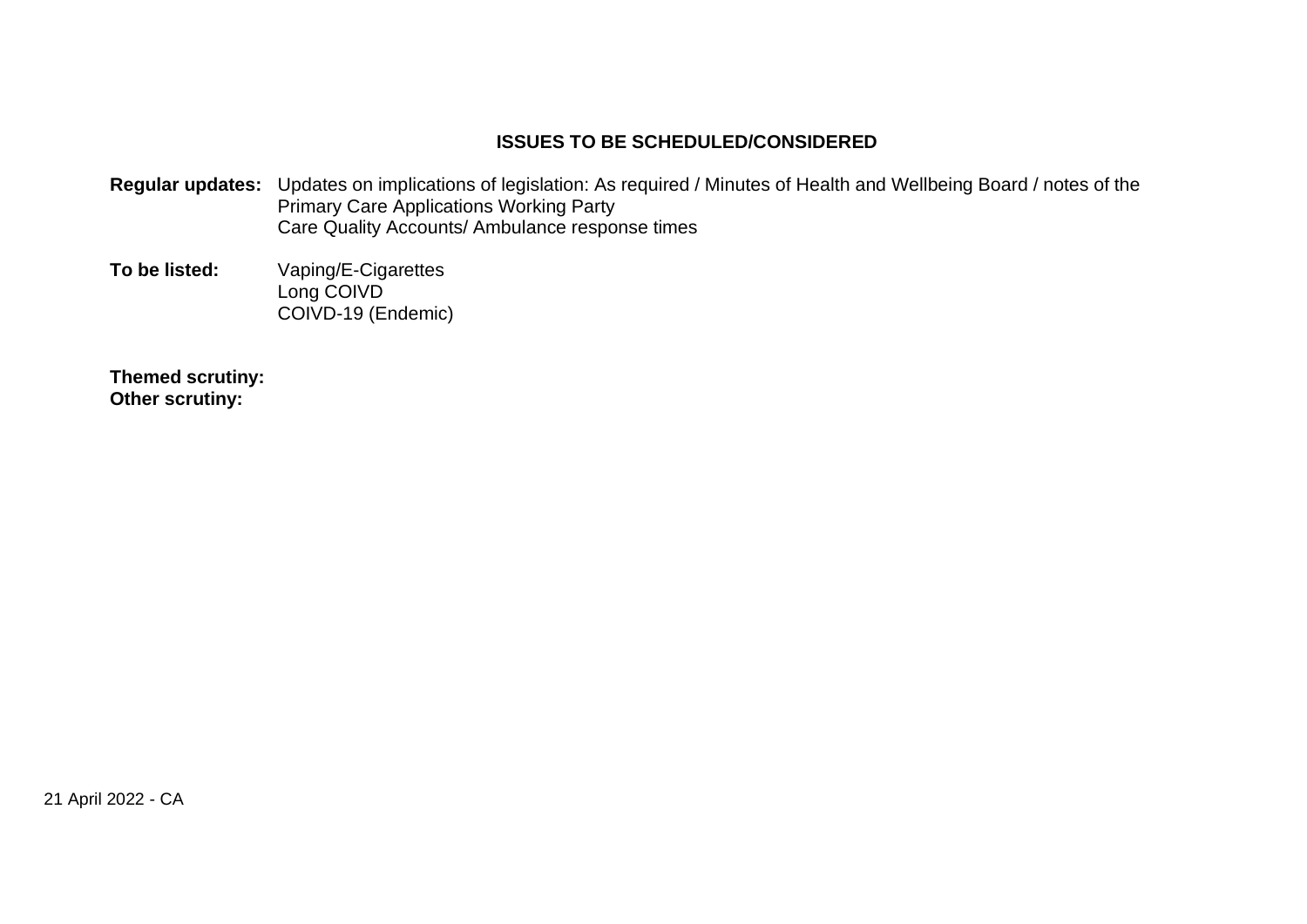| <b>Northumberland County Council</b><br><b>Health and Wellbeing Overview and Scrutiny Committee</b><br>Work Programme 2022 - 2023 |                                                                                                              |                                                                                                                                                                           |  |  |  |  |
|-----------------------------------------------------------------------------------------------------------------------------------|--------------------------------------------------------------------------------------------------------------|---------------------------------------------------------------------------------------------------------------------------------------------------------------------------|--|--|--|--|
|                                                                                                                                   |                                                                                                              |                                                                                                                                                                           |  |  |  |  |
|                                                                                                                                   | Progress Report 0-19 S75 Partnership<br>Agreement with Harrogate and District NHS<br><b>Foundation Trust</b> | Progress Report 0-19 S75 Partnership Agreement with<br>Harrogate and District NHS Foundation Trust                                                                        |  |  |  |  |
|                                                                                                                                   | Adult Social Care Self-Assessment following the<br>dissolution of the Partnership with NHCT.                 | A review of services following the dissolution of the Partnership<br>with NHCT. The Committee had asked that an updated be<br>provided 9-12 months after the dissolution. |  |  |  |  |
|                                                                                                                                   | <b>Restructure of Adult Social Care</b>                                                                      |                                                                                                                                                                           |  |  |  |  |
| 5 July 2022                                                                                                                       |                                                                                                              |                                                                                                                                                                           |  |  |  |  |
|                                                                                                                                   | Extra Care and Supported Housing Strategy                                                                    | An update on the strategy for the development of housing<br>schemes designed to enable people to live independently,<br>approved by Cabinet in 2018.                      |  |  |  |  |
|                                                                                                                                   | Complaints Annual Report 2021-22: Adult Social<br>Care and Continuing Health Care Services                   | Annual report on complaints and lessons learnt within Adult's<br>social care. Committee to identify any further areas for<br>scrutiny.                                    |  |  |  |  |
| 6 September 2022                                                                                                                  |                                                                                                              |                                                                                                                                                                           |  |  |  |  |
|                                                                                                                                   | HealthWatch Northumberland Annual Report                                                                     | Annual report from HealthWatch Northumberland.                                                                                                                            |  |  |  |  |
| 4 October 2022                                                                                                                    |                                                                                                              |                                                                                                                                                                           |  |  |  |  |
|                                                                                                                                   |                                                                                                              |                                                                                                                                                                           |  |  |  |  |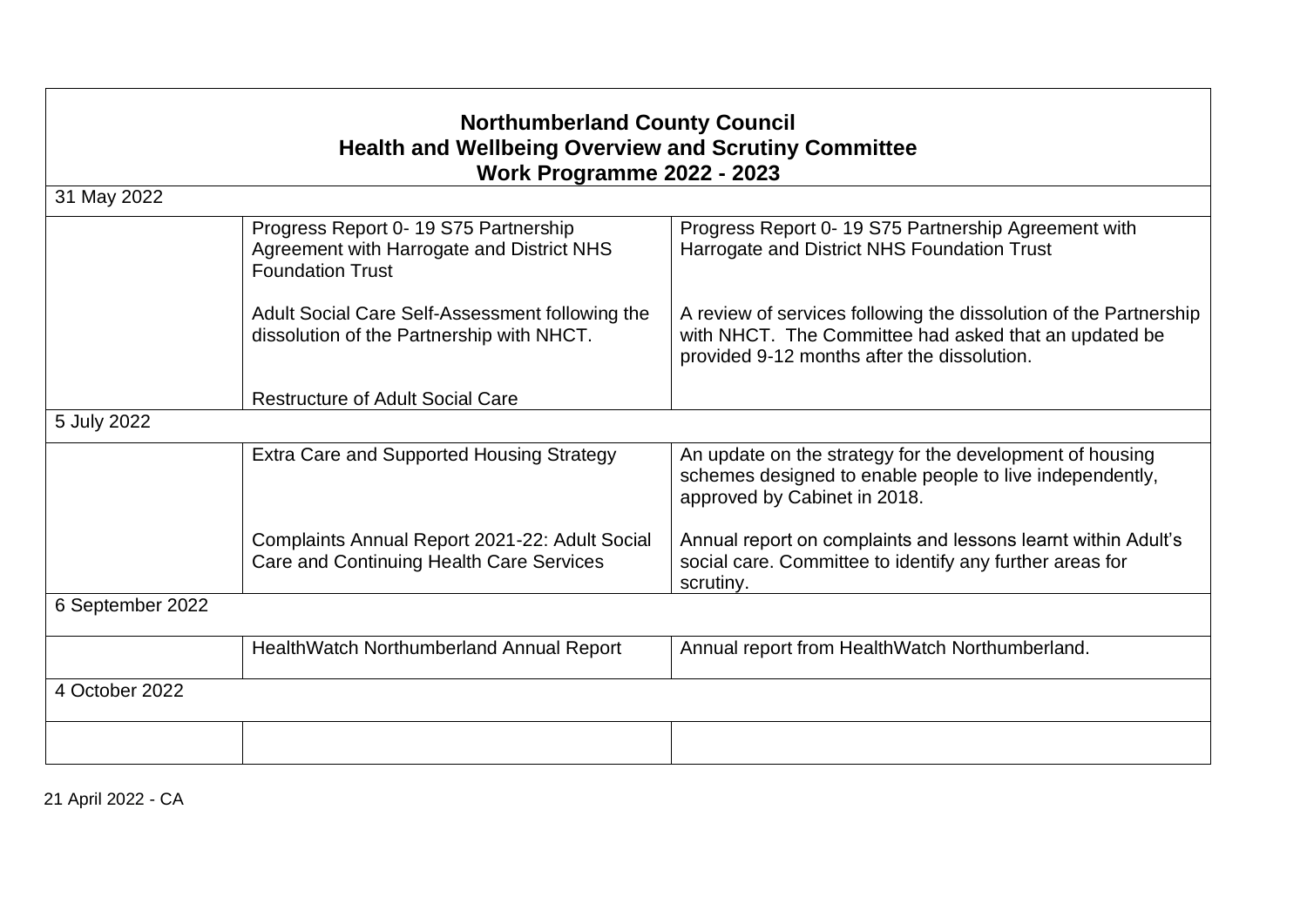| 1 November 2022 |                                                                     |                                                                                                                                                                                                     |  |  |  |
|-----------------|---------------------------------------------------------------------|-----------------------------------------------------------------------------------------------------------------------------------------------------------------------------------------------------|--|--|--|
|                 |                                                                     |                                                                                                                                                                                                     |  |  |  |
| 6 December 2022 |                                                                     |                                                                                                                                                                                                     |  |  |  |
|                 | Director of Public Health Annual Report 2021                        | Annual report from the Director of Public Health.                                                                                                                                                   |  |  |  |
|                 | <b>Specialist Dementia Service</b>                                  | An update on the implementation of a Specialist Dementia<br>Service. Decision taken by Cabinet in April 22.                                                                                         |  |  |  |
| 3 January 2023  |                                                                     |                                                                                                                                                                                                     |  |  |  |
|                 | Northumberland Safeguarding Adults Annual<br><b>Reports 2021-22</b> | To provide an overview of the work carried out under the<br>multiagency arrangements for Safeguarding Adults.                                                                                       |  |  |  |
| 7 February 2023 |                                                                     |                                                                                                                                                                                                     |  |  |  |
|                 |                                                                     |                                                                                                                                                                                                     |  |  |  |
| 7 March 2023    |                                                                     |                                                                                                                                                                                                     |  |  |  |
|                 |                                                                     |                                                                                                                                                                                                     |  |  |  |
| 4 April 2023    |                                                                     |                                                                                                                                                                                                     |  |  |  |
|                 | <b>NHCT Quality Accounts</b>                                        | Annual report on the quality of service. The Committee is<br>requested to receive and comment on the presentations from<br>each Trust, and also agree to submit a formal response to<br>each Trust. |  |  |  |
|                 | <b>NEAS Quality Accounts</b>                                        | Annual report on the quality of service. The Committee is<br>requested to receive and comment on the presentations from                                                                             |  |  |  |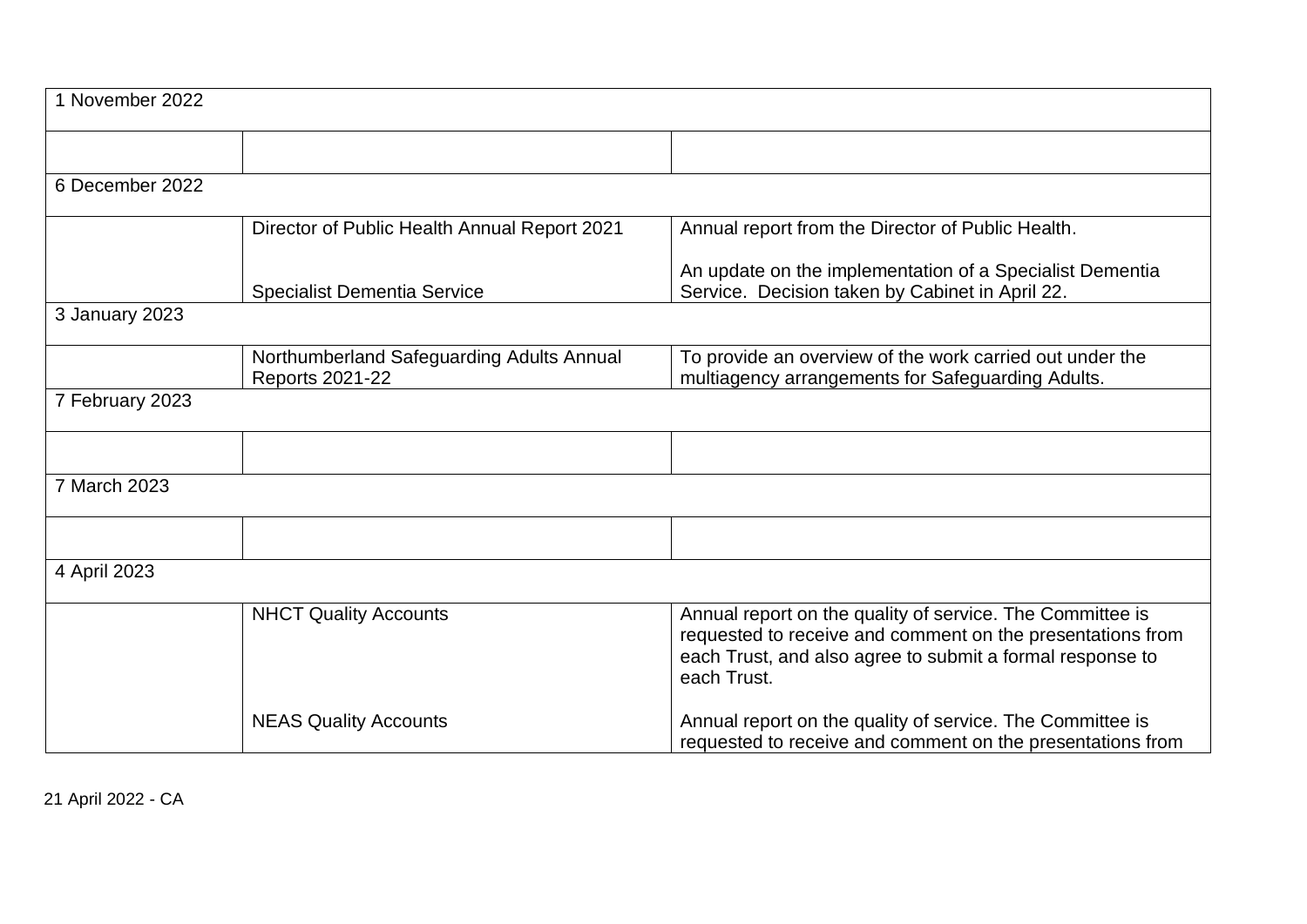|            |                              | each Trust, and also agree to submit a formal response to<br>each Trust.                                                                                                                            |  |  |  |
|------------|------------------------------|-----------------------------------------------------------------------------------------------------------------------------------------------------------------------------------------------------|--|--|--|
| 2 May 2023 |                              |                                                                                                                                                                                                     |  |  |  |
|            | <b>CNTW Quality Accounts</b> | Annual report on the quality of service. The Committee is<br>requested to receive and comment on the presentations from<br>each Trust, and also agree to submit a formal response to<br>each Trust. |  |  |  |
|            | <b>NUTH Quality Accounts</b> | Annual report on the quality of service. The Committee is<br>requested to receive and comment on the presentations from<br>each Trust, and also agree to submit a formal response to<br>each Trust. |  |  |  |